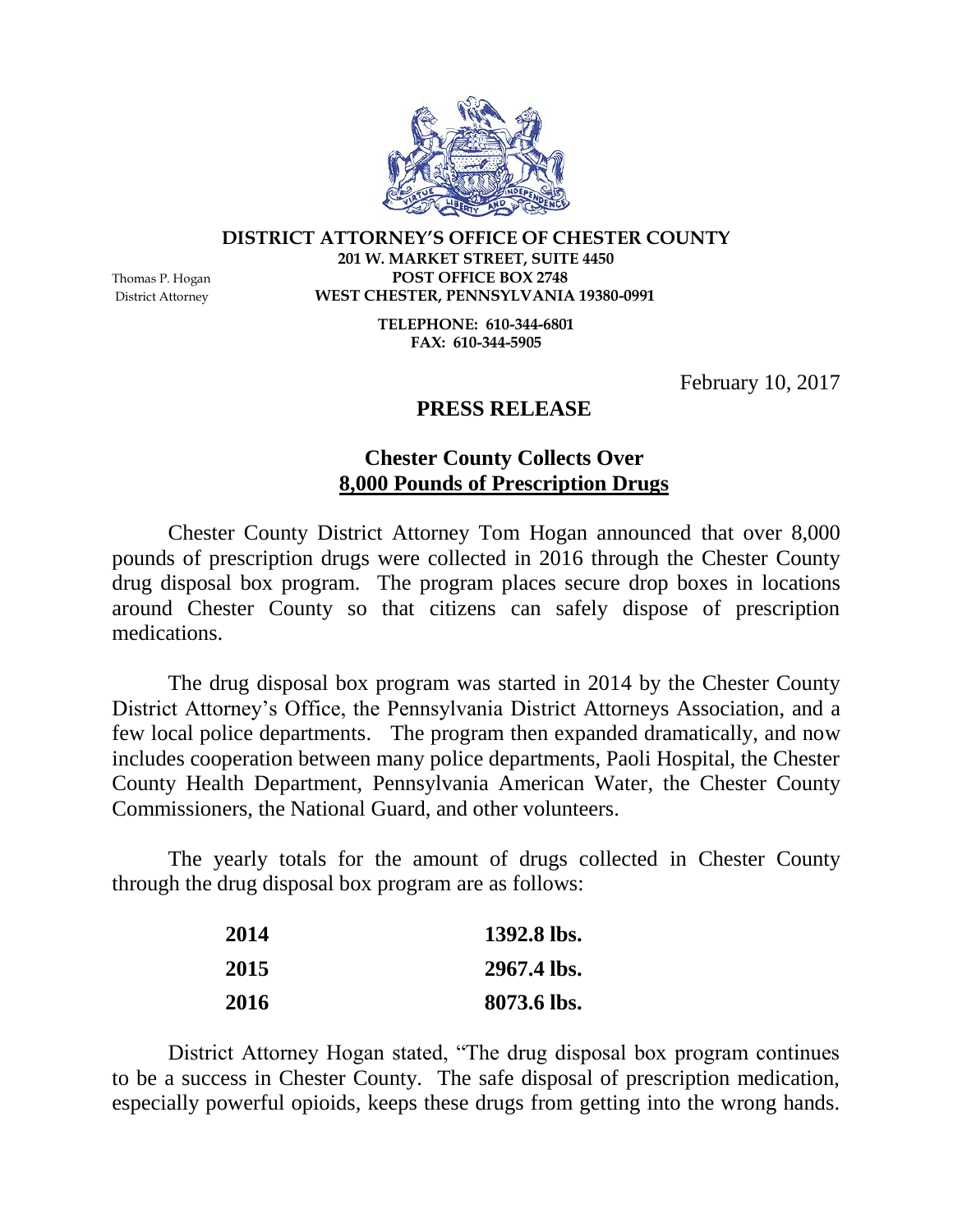We are protecting both our children and our environment, two goals everybody supports."

Paoli Hospital, part of Main Line Health, recently installed a prescription drug drop box to allow for the safe and anonymous disposal of unneeded, unwanted, or expired medications. The drop box is located in the Paoli Hospital valet lobby. It is monitored by Paoli Hospital security staff and emptied by the Willistown Township Police Department.

Jim Paradis, President of Paoli Hospital, stated, "We have come a long way from flushing unwanted pills down the drain into the water system. Installing this box won't completely solve this problem, but it's one more step in the right direction, and it gives us an opportunity to continue our efforts to combat the opioid crisis in our community."

"Chester County's prescription drug disposal boxes are an effective, critical component in working to prevent addiction," said Rep. Ryan Costello (PA-06), a member of the Bipartisan Task Force to Combat the Heroin Epidemic. "The strong leadership from the District Attorney's Office and partnering agencies and organizations, combined with state and federal assistance, is making a positive impact in tackling the opioid epidemic. We must continue to focus on this epidemic because there is more work to do."

The drug disposal boxes work as follows. Citizens can drop off prescription drugs or over-the-counter medications in the drug drop boxes. The boxes are secure boxes located in police stations or other safe areas. The drop-offs are anonymous. The medication periodically is picked up by members of the Chester County Detectives and disposed of safely by the National Guard.

Chief Brenda Bernot of the Westtown/East Goshen Police Department, one of the participating police departments, stated, "The medication collection box in the lobby of our police department is a service that our citizens value because of its convenience. Our police department also values this service because we recognize that disposing of unwanted, unused, or expired medications in this manner is not only an environmentally friendly method of disposal, but also a foolproof method to ensure that the medications do not end up falling into the hands of children, addicts, or criminals."

According to current statistics, approximately 70% of the United States population will take some type of prescription medication every year. The three most prescribed drugs in the United States are (in order): (1) antibiotics; (2) antidepressants; and (3) opiates, such as oxycodone.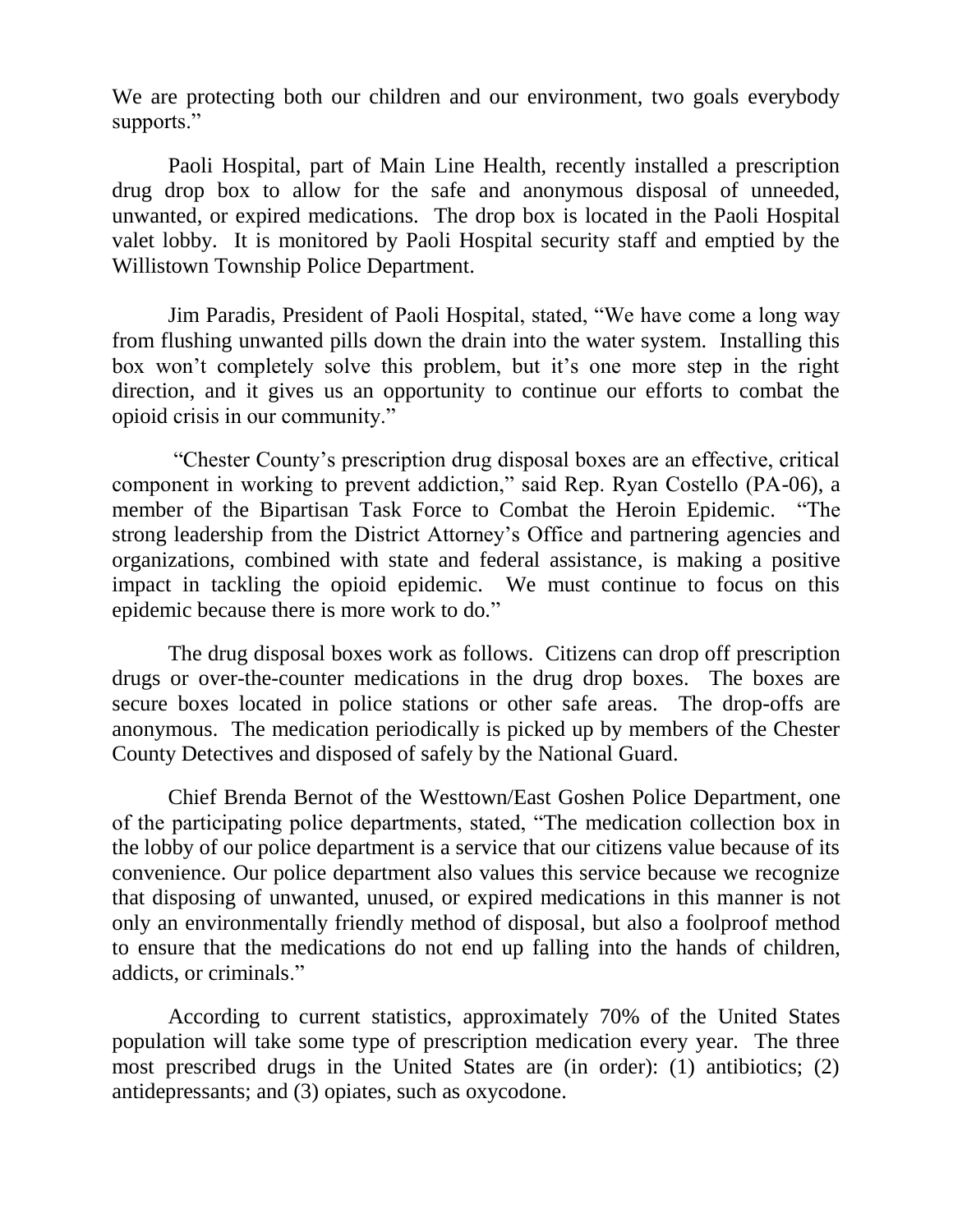In the Southeastern Pennsylvania region, the largest drug threat currently comes from prescription drugs and heroin, according to the Drug Enforcement Administration. Nationwide, more people are dying from prescription drug overdoses than from overdoses of any and all illegal drugs (including heroin, cocaine, and amphetamines). In fact, drug overdoses have become the leading cause of accidental deaths in the United States, surpassing traffic accidents and guns.

The most abused prescription drugs in the United States today are opioids, such as oxycodone. A few simple statistics show the explosive growth of this class of drugs. In 1998, 11.5 tons of oxycodone were produced world-wide. By 2013, 138 tons of oxycodone were produced. Over 90% of the oxycodone produced is consumed in the United States.

Jeanne Casner, Director of Chester County's Health Department, stated, "Chester County is very fortunate to have such a successful medication disposal program through the collaboration of Chester County agencies. Many people who misuse prescription drugs get them from friends and family, who may be unaware that their unused prescriptions are missing. Ensuring people have safe and known locations for disposing of unused or unwanted prescriptions is a critical element in our broader efforts to reduce access to and misuse of prescriptions, and prevents the prescriptions from ending up in our wastewater treatment facilities and contaminating groundwater."

District Attorney Hogan added, "Working together, Chester County has taken an aggressive approach to combating the scourge of opioids and heroin. We use the drug disposal boxes. Every police department carries naloxone. We run a strong Drug Court program. We have a multi-disciplinary task force, which has been educating doctors on the dangers of these drugs. We speak to students though the Narcotics Overdose Prevention and Education program. We target drug dealers for prosecution. As a result, Chester County has the lowest overdose rate in Southeastern Pennsylvania. But we must do more. Every child who dies from an overdose is a tragedy for some family."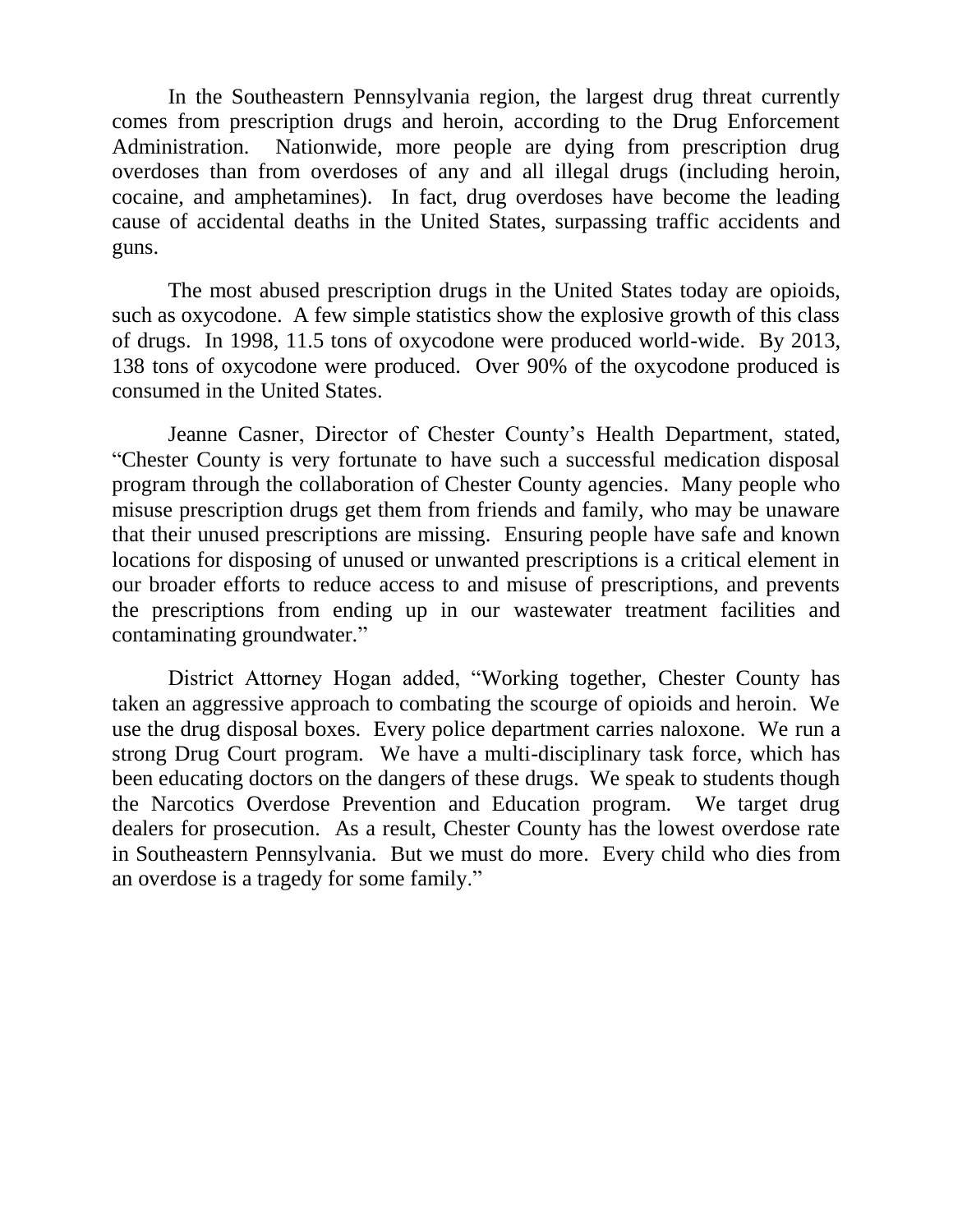There are 23 drug disposal boxes located in Chester County. The drop boxes can be found at the following locations:

> Caln Township Police Department 253 Municipal Drive Thorndale, PA 19320 City of Coatesville Police Department 1 City Hall Coatesville, PA 19320 East Brandywine Twp. Police Department 1212 Horseshoe Pike Downingtown, PA 19335 Easttown Township Police Department 566 Beaumont Rd Devon PA 19333 Kennett Square Borough Police Department 115 N. Broad Street Kennett Square, PA 19348 New Garden Township Police Department 8934 Gap Newport Pike Landenberg, PA 19350 North Coventry Township Police Department 845 South Hanover Street Pottstown, PA 19464 Oxford Borough Police Department

57 N. Fourth Street Oxford, PA 19363

Parkesburg Borough Police Department 315 W. First Ave., Bldg. 2 Parkesburg, PA 19365

Phoenixville Borough Police Department 351 Bridge Street Phoenixville, PA 19460 Tredyffrin Township Police Department 1100 DuPortail Road Berwyn, PA 19312

Valley Township Police Department 890 W. Lincoln Highway Coatesville, PA 19320

Upper Uwchlan Township Police Department 140 Pottstown Pike Chester Springs, PA 19425

West Brandywine Twp. Police Department 198 Lafayette Road Coatesville, PA 19320

West Caln Township Police Department 721 W Kings Highway Coatesville, PA 19320

West Chester University Police Department 690 South Church Street West Chester PA 19383

West Goshen Township Police Department 1025 Paoli Pike West Chester, PA 19382

West Vincent Township Police Department 729 St. Matthews Road Chester Springs, PA 19425

West Whiteland Township Police Department 101 Commerce Drive Exton, PA 19341

Westtown-East Goshen Regional Police Department 1041 Wilmington Pike West Chester, PA 19382